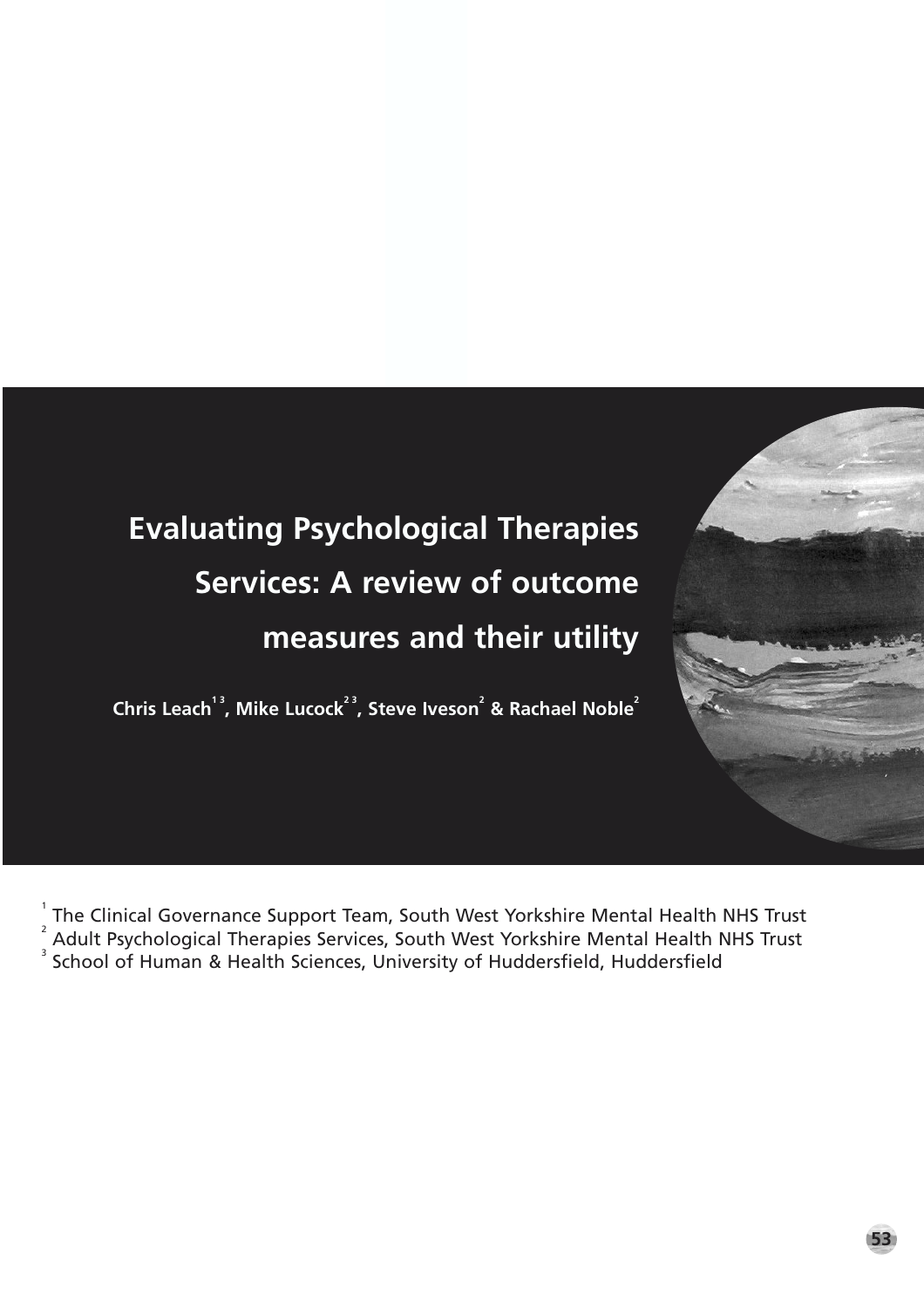# Evaluating Psychological Therapies Services: A review of outcome measures and their utility

Chris Leach, Mike Lucock, Steve Iveson & Rachael Noble

# Abstract

We describe the use of a number of outcome measures that have been used over the past eight years to evaluate adult psychological therapies services in the Wakefield & Pontefract locality of the South West Yorkshire Mental Health NHS Trust. The psychological therapies service now has a unique database of outcome measures completed by 5563 clients, which has been used nationally and internationally for service evaluation and research purposes. Internally, the database has informed the clinical service, allowing prioritising of referrals and feedback to clinicians and referral agencies on the quality of the service and appropriateness of referrals.

We describe the properties and intended use of the measures, the way results are fed back to the service and evaluate the usefulness of the measures in routine service settings. Implications for psychological therapies and other mental health services are discussed including:

- Choice of generic or specific outcome measures
- How the measures relate to one another
- Clinical usefulness of the measures, including risk assessment
	- Interpretation of results, including availability of norms and how to assess change
	- Practical utility, including cost

**Keywords:** psychological therapies; practice-based evidence; CORE-OM; BDI; BAI; IIP-32; DES

# Introduction

# **Background**

**54**

The clinical governance and clinical effectiveness agendas in the NHS emphasise the need for routine service audit and evaluation (Department of Health, 2004, p. 30). There is considerable evidence of efficacy of psychological therapies from research trials (Roth & Fonagy, 1996), which has fed into evidence-based guidelines (Department of Health, 2004). However, this evidence is often obtained from research clinic settings, where, for example, therapists are required to deliver therapy strictly according to a manual and complex clients with multiple problems are excluded. To complement this evidence, there is a need to evaluate the effectiveness of psychological therapies services in "usual service conditions" (Department of Health, 1999, page 116), where a range of therapies is provided by a range of therapists to a range of clients with a range of problems. Effectiveness research in routine clinical settings is an example of "practice-based evidence" (Barkham, Margison, Leach, Lucock, Benson, Mellor-Clark, Evans, Connell, Audin & McGrath, 2001), which complements the evidence-based guidance and provides "a framework for using local evidence to support practice" (Department of Health, 2004, p. 29). Practice-based evidence can also be used within services to feed data back to clinicians to inform their practice, and to inform clients of their progress. This feedback is an important part of any applied research, audit or evaluation and is often missed out (Parry, 1992).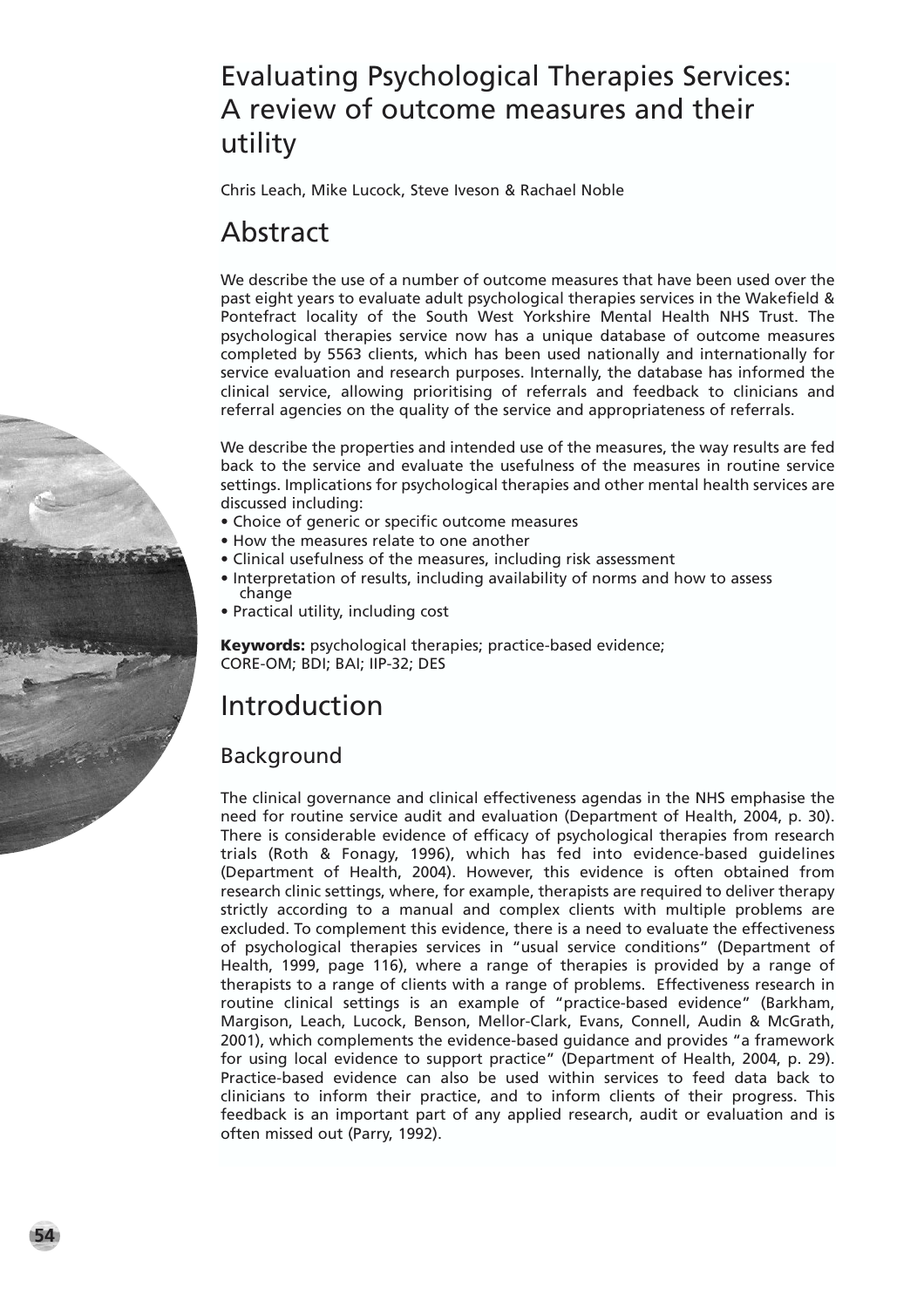Since 1997, the Adult Psychological Therapies Service (APTS) in the Wakefield & Pontefract locality of the South West Yorkshire Mental Health NHS Trust (formerly Wakefield & Pontefract Community Health NHS Trust) has been collecting outcome data for all clients referred to the service as part of the routine service delivery. The service receives about 1200 referrals a year, mainly from general practitioners, but also from the wider mental health services, psychiatry and social services and more recently from the Primary Care Liaison, Assessment, Therapy & Training (PLATT) team. The service is multi-professional and has included clinical psychologists, psychotherapists, counsellors, cognitive behaviour therapists, counselling psychologists, and an art therapist. Clients are seen on three main sites (Wakefield, Pontefract and the Specialist Psychotherapy Team based at Horbury) as well as general practice clinics.

The collection of outcome data of various sorts has been part of service delivery for many years at the Wakefield and Pontefract sites, but the appointment of research staff in 1995 allowed such data to be collected more systematically, resulting in the development of a database that now (May 2004) includes data on measures completed by 5563 clients. The database has become an archive that is useful for local service evaluation and feedback to clinicians and referrers. For example, clinicians receive feedback on all their clients annually, as well as being offered feedback on demand about individual clients and groups of clients. The data collected at referral allows prioritising of referrals based on scores on the outcome measures, risk items and comments given by clients. The database has also been used for research purposes and has attracted the attention of international researchers with whom we now collaborate on a regular basis (see, for example, Stiles, Leach, Barkham, Lucock, Iveson, Shapiro, Iveson & Hardy, 2003; Lutz, Leach, Barkham, Lucock, Stiles, Evans, Noble & Iveson, in press).

The background to the setting up of the routine collection of such data and the use of the database for research is discussed in more detail in Lucock, Leach & Iveson (1999). Our use of the outcome measures to help improve "evidence based reflective practice" is more fully described in Lucock, Leach, Iveson, Lynch, Horsefield & Hall (2003).

#### Outcome Measures

The choice of appropriate routine outcome measures is an important issue. Measures should be valid and reliable and measure important aspects of client change. Ideally, they should also be readily understood by clinicians and inform assessment and clinical practice. It is also important to minimise the use of measures where possible to reduce the burden on clients. In this article, we review our experience of a number of outcome measures and evaluate their usefulness in routine service delivery for both psychological therapies services and more general mental health services.

It is a challenge not only to routinely measure clinical outcome, but to feed back the results to the service and individual clinicians in a meaningful way that allows them to reflect on the service provided. Therefore, in addition to describing the measures used, we will illustrate the various ways in which the outcome data is fed back into the service.

Measures that have been routinely completed by APTS clients include the Clinical Outcomes in Routine Evaluation – Outcome Measure (CORE-OM: Evans, Connell, Barkham, Margison, McGrath, Mellor-Clark & Audin, 2002), the Beck Depression Inventory (BDI: Beck, Ward, Mendelson, Mock & Erbaugh, 1961), the Beck Anxiety Inventory (BAI: Beck, Epstein, Brown & Steer, 1988), the Dissociative Experiences Scale (DES-II and DES-Taxon: Carlson & Putnam, 1993) and the Inventory of Interpersonal Problems (IIP-32: Barkham, Hardy, & Startup, 1996). Partly to cut down the number of measures sent to clients and partly as a result of the prohibitive cost of using copyrighted measures, we have recently stopped sending clients the BDI and the BAI. At referral we use only the CORE-OM. The CORE-OM and IIP-32 are then used at the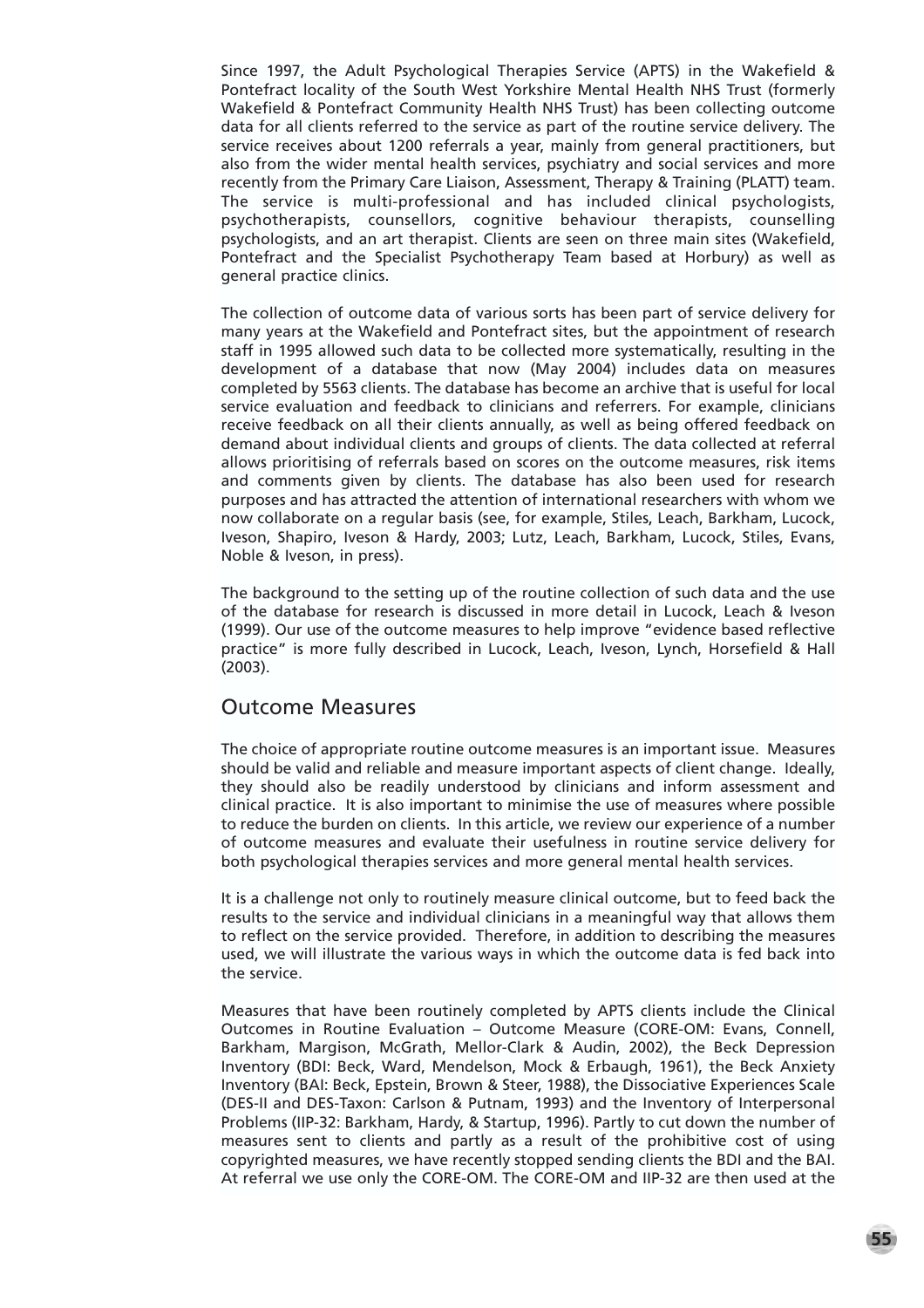four other stages, assessment, beginning of therapy, discharge and 6 month follow up. We have also introduced our own short Screener questionnaire at assessment. This is at the pilot stage, and includes items detecting issues, such as eating disorders and substance misuse, not captured by the other measures we have used. The screener also includes risk items. The DES-II has recently been replaced in the service by the shorter DES-Taxon, a subset of eight items that discriminates better than the full scale and that is more acceptable to clients. This is used at assessment only.

#### The APTS service

Clients referred to the service are put on a waiting list for assessment. Assessment is carried out by experienced therapists, who recommend what, if any, further therapy might be required. The clients are then put on a waiting list for therapy, which includes individual or group therapy of various sorts. Once they start therapy, they will usually stay with the same therapist until they are discharged. Clients are sent questionnaires, including a subset of the outcome measures, on up to five occasions: at referral, before assessment, before therapy, at discharge, and at six months following discharge. If the period between referral and assessment is less than six weeks, the client is not sent a set of measures at assessment, and, similarly, if the period between assessment and therapy is less than six weeks, the client is not sent a pre-therapy set of measures. Clients are told that the measures will be used for routine clinical purposes to assess their progress and that they may also be used for research purposes. They can opt not to complete the measures at all without it affecting the service provided and they can opt for any measures they complete not to be used for research purposes. Any use of the measures by research or other staff not directly involved in the service provision is done in a totally anonymous way and the research database does not include any client identifiable information. From 2002 the data has been inputted directly onto the Trust's Clinical Information System (CIS). The data is then passed on to the service in Excel files which are converted into SPSS files for analysis. Information on number of sessions, type of therapy and types of problems are recorded at discharge.

In addition to the outcome measures, the set of questionnaires includes space for client comments. The three sets sent out before therapy allow clients to add any information about their needs that they feel might be helpful to the service and the two sets after discharge allow them to comment on the quality of the service they received. The pre-therapy comments, particularly those completed at referral, can provide information that the client has not been able or willing to disclose to the referrer. These are taken into account in prioritising referrals. The comments after therapy are fed back routinely to clinicians.

## The APTS Research Database

Table 1 shows numbers of clients who have completed the various measures since 1997. For example, of the 5563 clients who have completed at least one measure on one occasion, 4535 have completed the CORE-OM at referral, while 715 have completed it at discharge. The smaller numbers completing the CORE-OM and other measures on later occasions reflect both service and client issues. Because clients were not asked to complete later measures before therapy if the period following earlier completion was less than six weeks, the numbers in the Assessment and Before therapy rows are usually smaller, except for the DES-II, which was given out only at assessment. The dramatic drop in numbers of questionnaires completed after therapy and at follow-up is a result of a number of factors. First, some of the clients in the database will not have started or completed therapy, so will only have completed some of the measures before therapy began. Second, some clients will have dropped out of therapy. Third, clients often chose not to complete the questionnaires at discharge and follow up. Such huge attrition in completion of measures is typical of most psychological therapies services, where clients having come through the service may not wish to continue involvement for many different reasons. Fourth, clinicians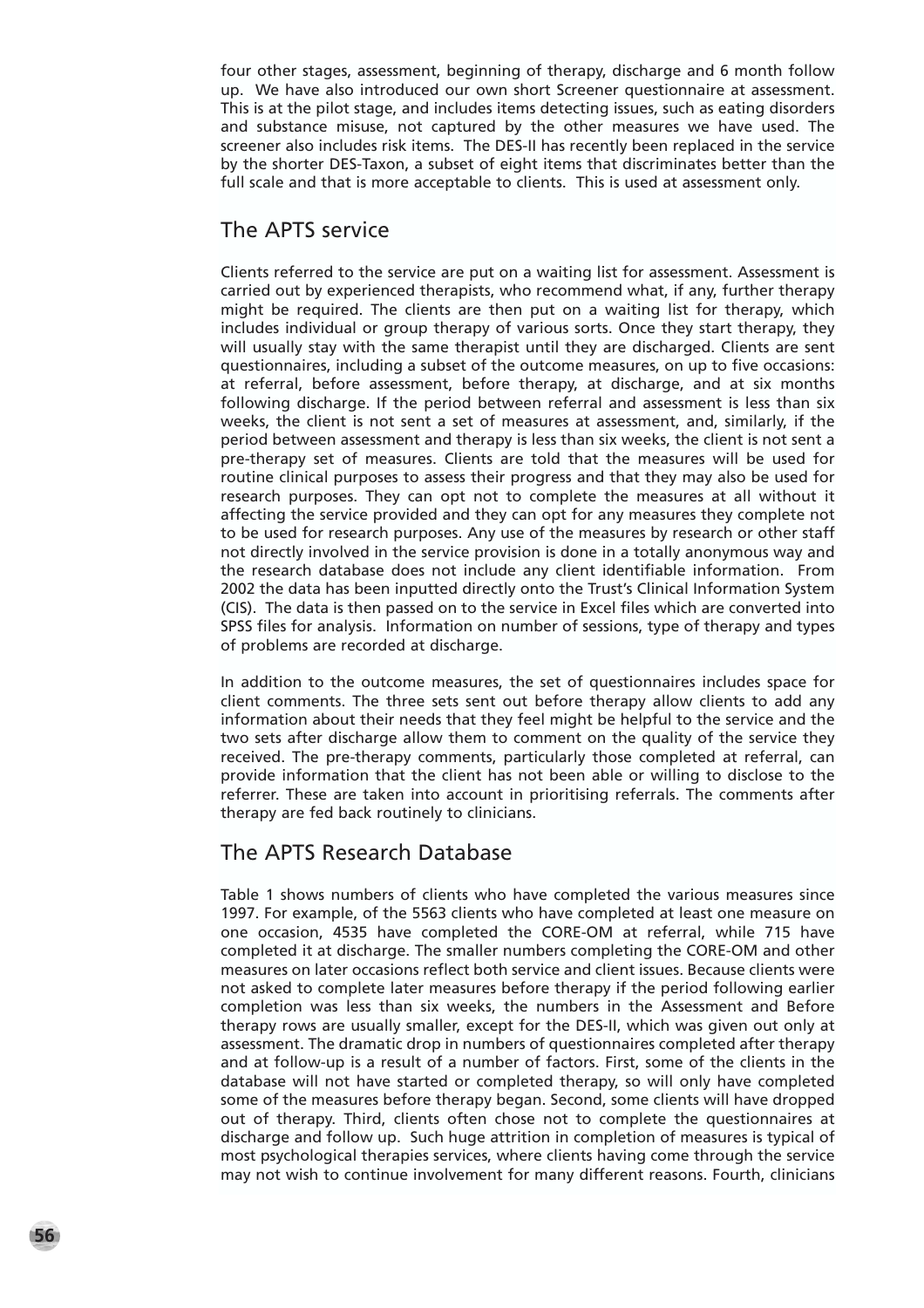complete a discharge form for each client, which allows them to ask for particular clients not to be sent outcome forms if it is deemed to be clinically detrimental for the client.

| Stage                      | CORE-OM | <b>BDI</b> | BAI  | $IP-32$ | <b>DES-II</b>            | DES-Taxon                | <b>APTS Screener</b>     |
|----------------------------|---------|------------|------|---------|--------------------------|--------------------------|--------------------------|
|                            |         |            |      |         |                          |                          |                          |
| 1. Referral                | 4535    | 3978       | 1460 | 2555    | 10                       |                          | 143                      |
| 2. Assessment              | 2046    | 1934       | 684  | 1913    | 505                      | 64                       | 2                        |
| 3. Before therapy          | 923     | 867        | 351  | 883     | 2                        |                          | $\overline{\phantom{a}}$ |
| 4. Discharge               | 715     | 575        | 222  | 600     | $\overline{\phantom{0}}$ | $\overline{\phantom{0}}$ | $\overline{\phantom{a}}$ |
| 5. Six month               |         |            |      |         |                          |                          |                          |
| follow-up                  | 493     | 393        | 99   | 408     | $\overline{\phantom{a}}$ |                          | $\overline{\phantom{a}}$ |
| Pre-therapy<br>Pre-therapy | 5228    | 4701       | 1797 | 3980    | 513                      | 65                       | 145                      |
| & Discharge                | 478     | 397        | 173  | 397     | $\overline{\phantom{0}}$ |                          |                          |

**Table 1.** Numbers of APTS clients completing outcome measures at five stages (total  $n = 5563$ )

The bottom two rows of Table 1 show the numbers of clients completing any of the pre-therapy measures and the numbers completing both a pre-therapy measure and a discharge measure. These are useful for tracking progress of individual clients.

## The Outcome Measures and Feedback of the Data

At the request of clinicians, we provide information on the measures and the significance of scores. We provide brief background to the measure, a summary of how we have used the measure, any relevant cut-offs distinguishing levels of severity that can be used in routine clinical practice, and an indication of how the measure relates to other measures.

## CORE-OM

The CORE outcome measure (CORE-OM) was developed recently in the UK (Evans et al, 2002) as part of a routine assessment system to assess clinically relevant emotional problems. It has been used predominantly in primary and secondary care settings as a generic measure to supplement more specific measures of functioning in particular areas. It is short (34 items on two sides of A4) and completed by clients to assess their feelings over the last week using a rating scale from 0 ("not at all") to 4 ("most of the time"). It produces an overall score between 0 and 4 (the average of the 34 items). It has four subscales, well-being, problems, functioning and risk. The most useful subscale is the risk subscale, which is unusual in having two items on risk to others ("I have been physically violent to others", "I have threatened or intimidated another person") as well as four items on risk to self ("I made plans to end my life", "I have thought of hurting myself", "I have thought it would be better if I were dead", "I have hurt myself physically or taken dangerous risks with my health"). We have not found the other sub-scales clinically useful.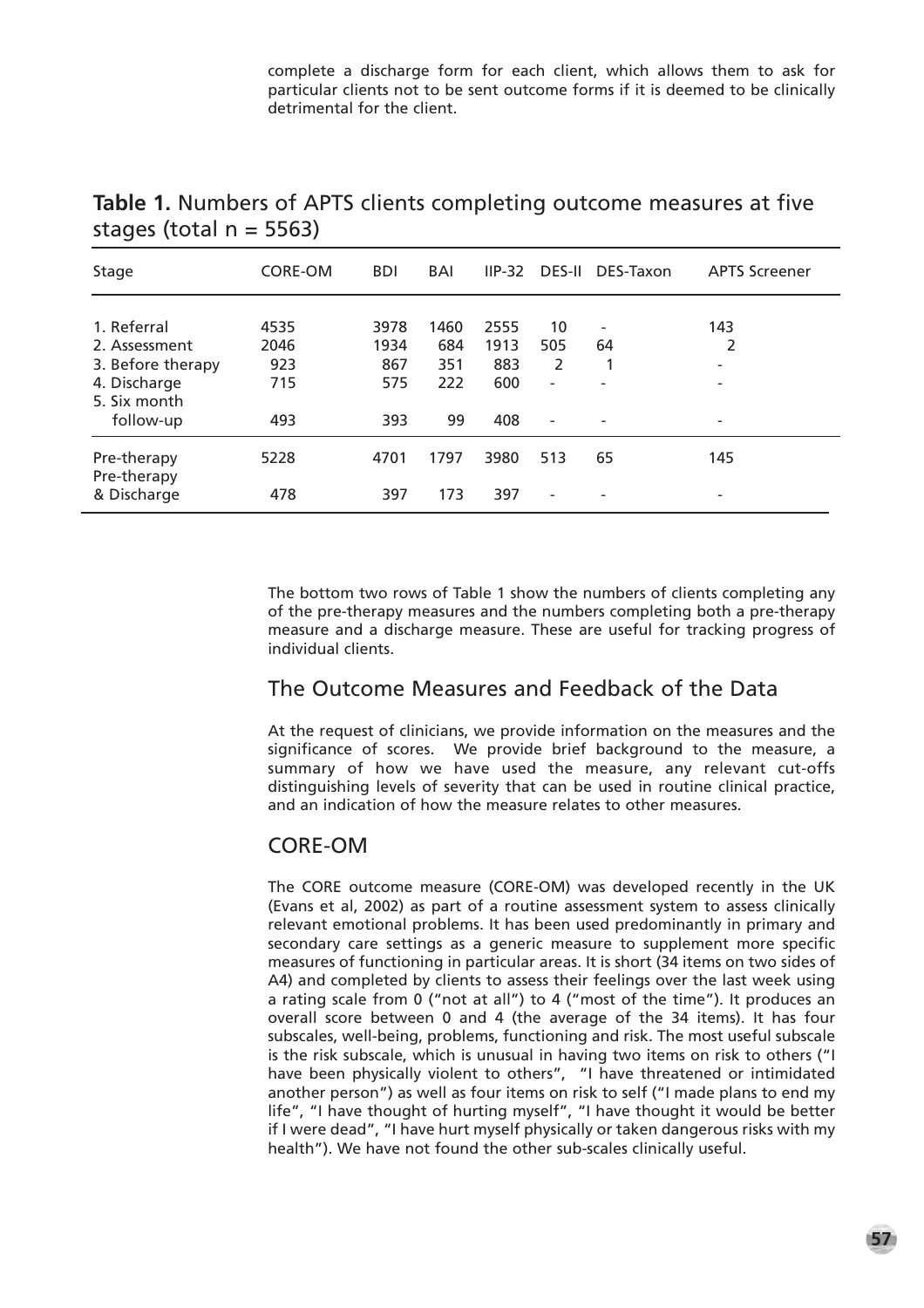The CORE-OM can be freely copied on a copy-left basis (i.e., don't change it and don't use it for profit). In addition, two shorter forms (19 items on one side of A4) are available and have been used in the APTS for assessing client progress session-bysession.

Table 2 shows the scores grouped into three ranges for the CORE-OM and its risk subscale, based on UK national data and local Wakefield data, which have fed into national norms (see Barkham et al, 2001). Clients scoring in the minimal range are defined to be below the clinical cut-off. Separate cut-offs are used for male and female clients. The table also shows the proportions of APTS clients scoring in the various ranges at referral, so that 84% of referrals (male or female) score above the clinical cut-off, with 28% of female referrals and 26% of male referrals scoring in the severe range. This allows us to conclude that APTS, like other psychological therapies services, is receiving referrals from clients with serious problems, not just the "worried well". The table also shows that well over half the clients referred score above the clinical cut-off for risk.

## **Table 2.** Clinical cut-offs for the CORE-OM and proportions of APTS clients scoring in the various ranges at referral

| Measure                        | Clinical Cut-offs                           | Percentage of Clients                       |                                |                   |                   |
|--------------------------------|---------------------------------------------|---------------------------------------------|--------------------------------|-------------------|-------------------|
|                                | Female                                      | Male                                        |                                | Female            | Male              |
| CORE-OM<br>$(n = 4543)$        | $2.50 - 4.00$<br>1.29-2.49<br>$0.00 - 1.28$ | $2.50 - 4.00$<br>1.19-2.49<br>$0.00 - 1.18$ | severe<br>moderate<br>minimal  | 28%<br>56%<br>16% | 26%<br>58%<br>16% |
| Risk sub-scale<br>$(n = 3727)$ | $0.31 - 4.00$<br>$0.00 - 0.30$              | $0.43 - 4.00$<br>$0.00 - 0.42$              | clinical range<br>non-clinical | 59%<br>41%        | 54%<br>46%        |



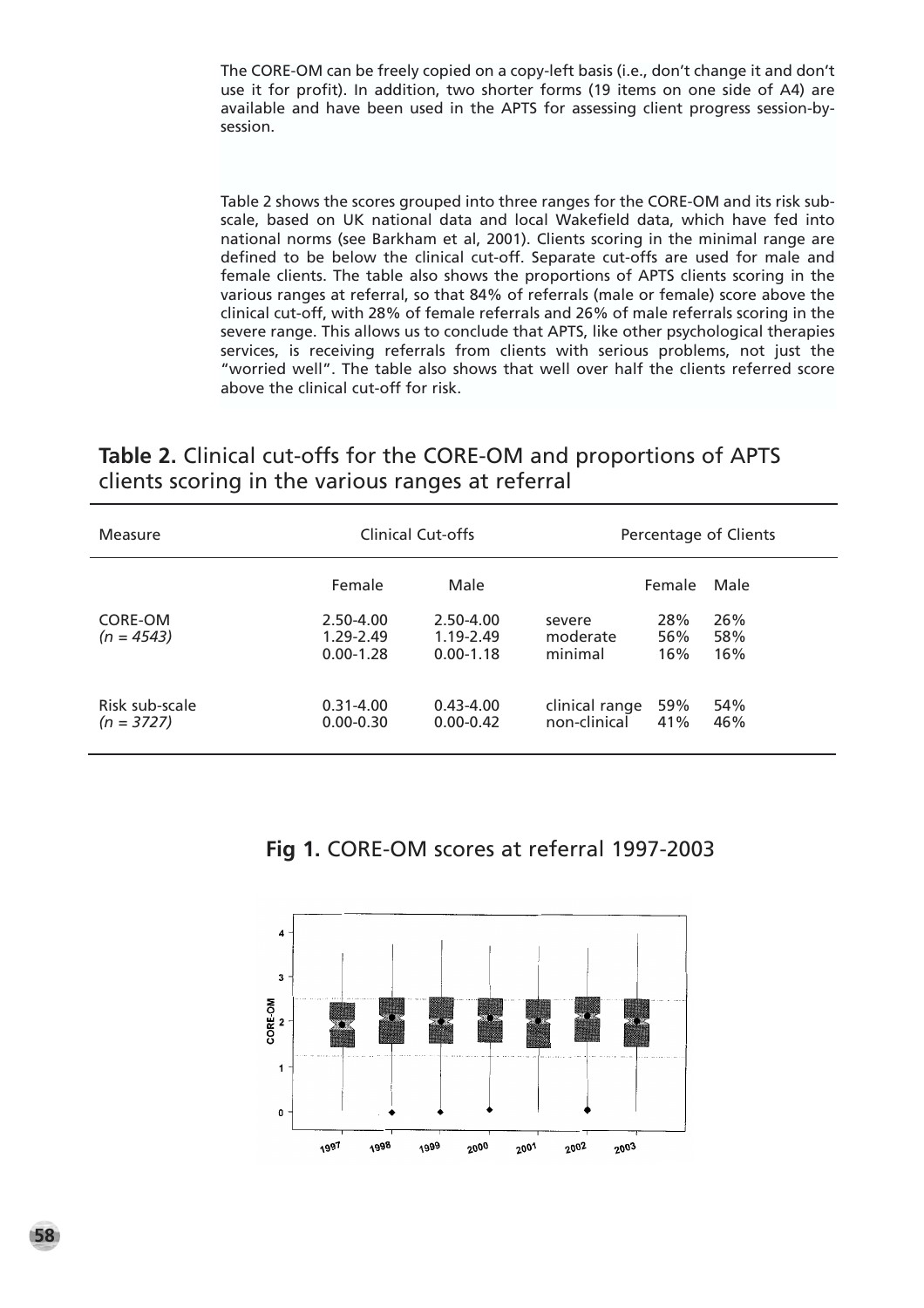Figure 1 shows the same data in box-plot form, reported separately for each year. Each box-plot gives a summary of the CORE-OM scores for clients referred in each year. The black dots in the middle of the boxes are the average scores (medians) for each year, the boxes include the middle 50% of the data, and the whiskers include the highest and lowest 25% of the scores, with unusually large or small scores (outliers) shown as diamonds at the top or bottom of the plot. The clinical cut-off of 1.25 (the average of the male and female cut-offs) and the severe cut-off of 2.50 are shown as dotted lines. This allows us to see immediately that in each year well over 75% of referrals (the box and the upper whiskers enclosing 75% of the scores) score above the clinical cut-off. The notches in the boxes are 90% confidence intervals for the median scores, which allow a rough statistical comparison of year on year data. If the notches do not overlap when comparing two years, there is a reliable difference in average scores for the two years. With no overlaps apparent and the box-plots having very similar shapes, it is clear that there has been no variation in severity of referrals in the period 1997-2003. Although the box-plots do not allow totally accurate estimates of proportions above the cut-offs (the actual percentage given in Table 2 across all years is 84%), they do allow a quick visual comparison to be made.

Figure 2 shows box-plots of the CORE-OM scores at the five therapy stages. This shows little variation in scores before therapy starts, with over 75% of clients scoring above the clinical cut-off at referral, before assessment and before therapy and little difference between the medians. The actual percentages above the clinical cut-off at these three points are 84%, 80% and 78%, respectively. After therapy, the percentages above the clinical cut-off drop to 38% at discharge and 44% at sixmonths follow-up, and the figure shows reliable differences between the two posttherapy sets of scores and the three pre-therapy sets.

These plots do not track individual clients. To check on individual client progress, the so-called Jacobson plot in Figure 3 contains a dot for each of the 478 clients who have completed a CORE-OM at some point before therapy and at discharge (Jacobson & Truax, 1991). Dots appearing below the main diagonal show clients whose scores have decreased after therapy, showing some improvement. However, by the nature

### **Fig 2.** Box-plots of CORE-OM scores at the five stages for 5563 clients

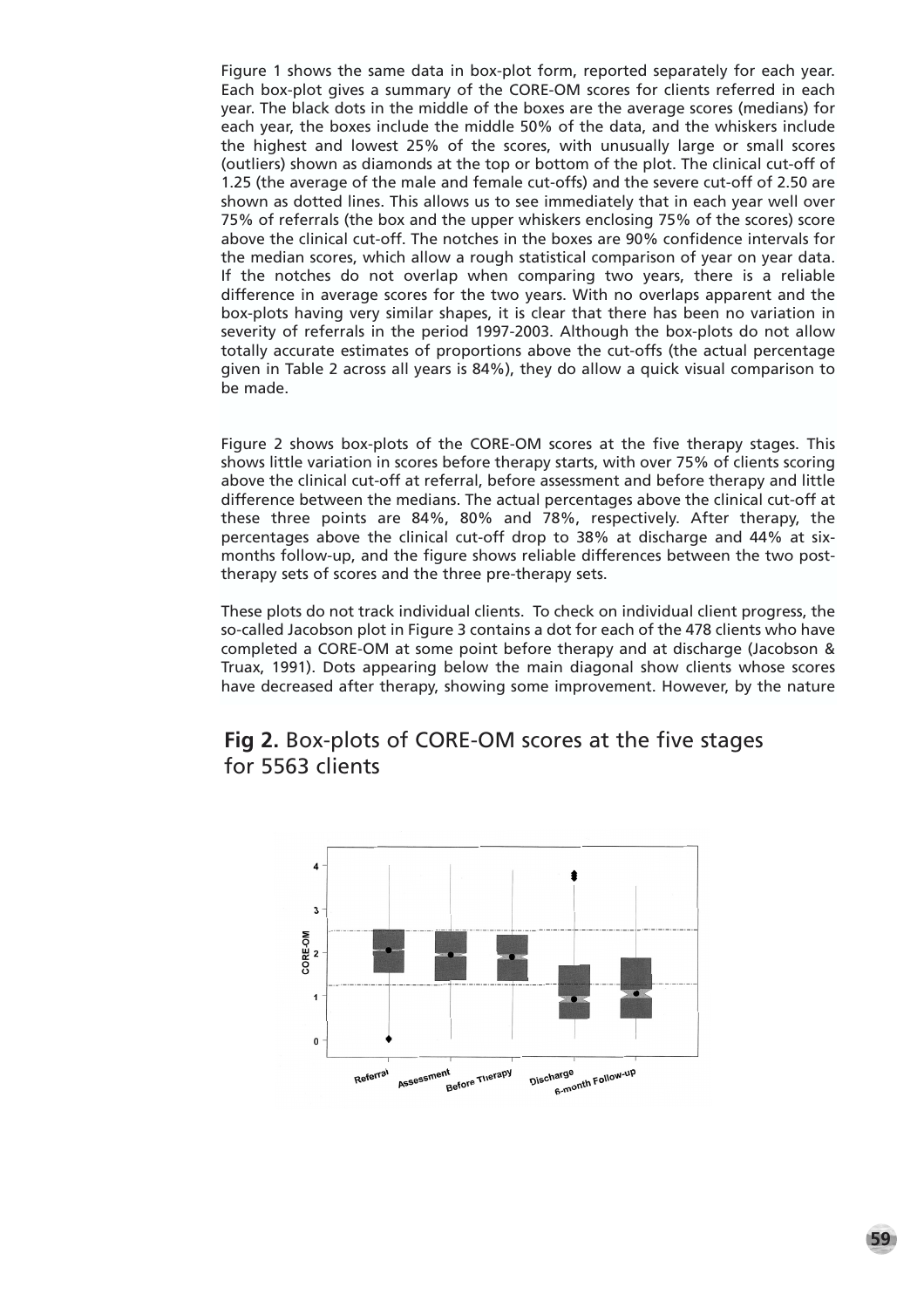**Fig 3.** Jacobson plot of CORE-OM scores before therapy and at discharge for 478 clients



of all measures, some fluctuation in scores completed by the same clients on two occasions would be expected by chance, so the tram-lines on either side of the main diagonal correct for this by taking into account the reliability of the measure. Taking this into account for the CORE-OM, any client showing more than a 0.5 difference in before and after scores has a statistically reliable difference between the scores. 286 dots (60%) are below the lower tram-line, so 60% of clients show reliable improvement on the CORE-OM following therapy. 19 clients (4%) have dots above the upper tram-line, so these show reliable deterioration.

The lower box in Figure 3 encloses dots for which the pre-therapy scores were above the clinical cut-off and the discharge scores are below the cut-off, as well as being statistically different (i.e., below the lower tram-line). 194 clients (41%) are represented here and these are clients who are deemed to have shown reliable and clinical improvement following therapy. The upper box encloses any dots for which the pre-therapy scores were below the clinical cut-off and the discharge scores are above the cut-off, so these would indicate clients who have shown reliable and clinical deterioration. Only one client (0.002%) is shown here. The Jacobson plots allow us to feed back results for individual clients to clinicians as well as give a picture of the overall quality of the service. Clients figuring above the upper tramline and, in particular, in the upper box, would be of particular note.

These three figures are routinely produced for all outcome measures. They show effectively the same picture of the service, so will not be repeated when considering later measures.

The CORE-OM correlates quite highly with the BAI ( $r = 0.61$ ), the IIP-32 ( $r = 0.62$ ) and the DES-II ( $r = 0.55$  with the DES-II total score and  $r = 0.49$  with the DES-Taxon) and very highly with the BDI-I ( $r = 0.85$ ).

The high correlation with the BDI makes it possible to translate between the two with a high degree of accuracy using either the tables provided by Leach, Lucock, Barkham, Noble & Iveson (submitted) or the following equations: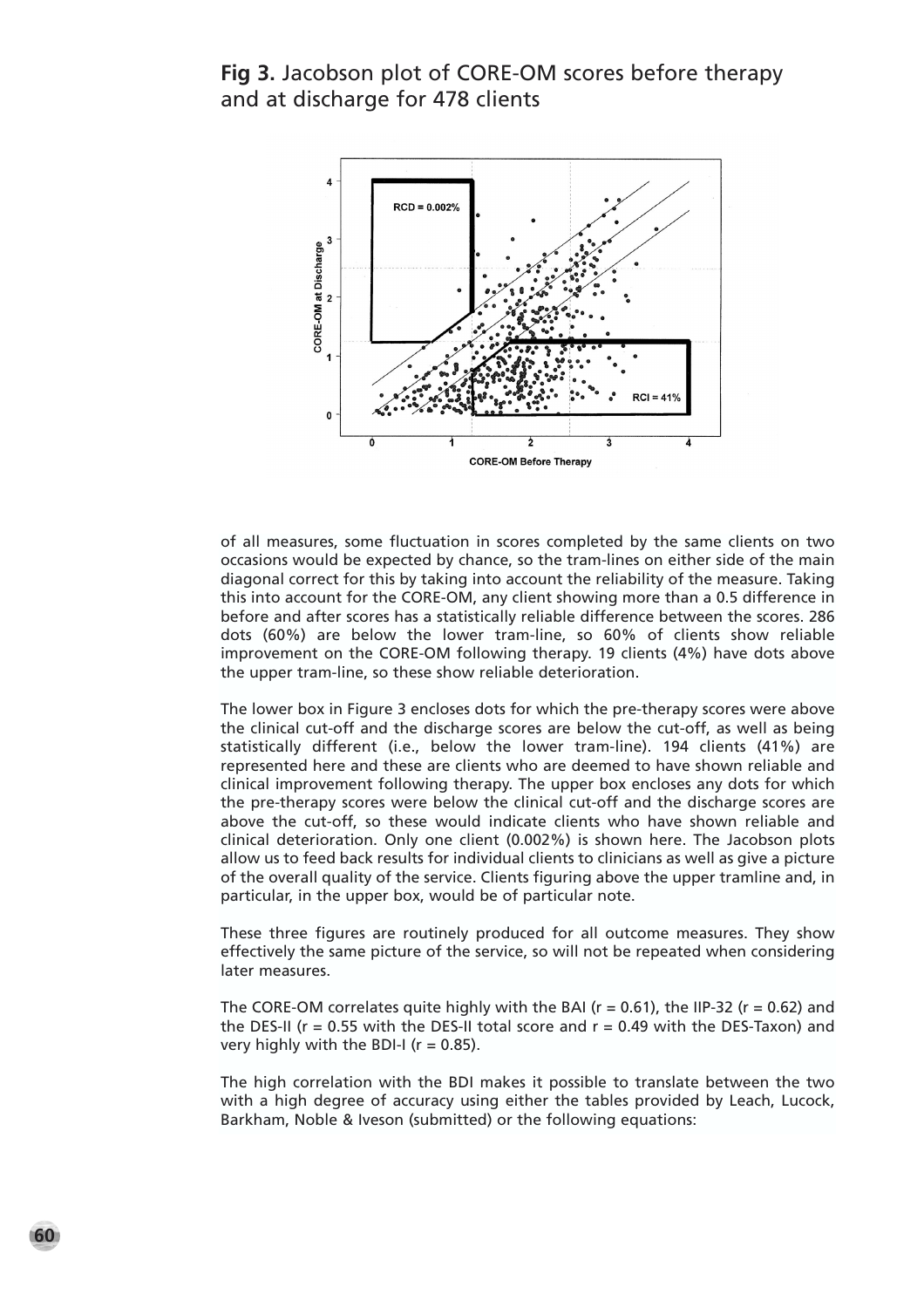For female clients:

|  |  | $BDI-I = (2.403 \times CORE + 2.117)^{1.667}$ | (1f) |
|--|--|-----------------------------------------------|------|
|--|--|-----------------------------------------------|------|

 $CORE = 0.309 \times BDI-I<sup>0.60</sup> - 0.152$  (2f)

For male clients:

BDI-I =  $(2.289 \times \text{CORE} + 2.068)^{1.667}$  (1m)

 $CORE = 0.319 \times BDI-I<sup>0.60</sup> - 0.142$  (2m)

The first equation in each pair allows a BDI-I score to be predicted from a client's CORE-OM score, while the second allows a CORE-OM score to be predicted from a BDI-I score. If there is interest in translating between the CORE-OM and the more recent version of the BDI, the manual for the BDI-II (Beck, Steer & Brown, 1996) contains a table for translating between the BDI-I and the BDI-II, which can be used together with equations 1 and 2 or the tables in Leach et al (submitted).

#### Beck Depression Inventory (BDI-I)

The BDI is a widely used specific measure of depression. It asks clients to rate their feelings over the past week on 21 items, using a four-point rating scale from 0 to 3, with the four points spelled out separately for each item. The clinical norms are based on US data, but it has been widely used in the UK for many years. The version we have used is the original version, now known as the BDI-I. A later version, the BDI-II, is available (Beck et al, 1996), but is not yet so widely used. The main score used is the overall score, from 0 to 63, the sum of the 21 item scores. We have also found two individual items (2 and 9) useful in assessing risk to self. Item 2 asks about feelings of hopelessness and item 9 focuses on suicide ideation. We have traditionally used high scores on these items to prioritise referrals.

The BDI is copyrighted and costs over £1 per copy. Because of the large numbers of referrals and the need to send copies at five stages and repeat copies to clients who do not return them, the cost has become prohibitive to the service, so we have stopped using the BDI on a regular basis. The possibility of predicting the BDI score from the CORE-OM score has helped clinicians who have traditionally relied on the BDI to assess severity of depression and clinical change.

The clinical cut-offs for the BDI are shown in Table 3, with the percentages of APTS clients scoring in the various ranges. 75% of clients referred score in the moderate or severe clinical depression ranges. This figure includes people not referred specifically for help with depression and again points to the service being referred clients with serious problems, not the "worried well".

#### Beck Anxiety Inventory (BAI)

The BAI is a specific measure of anxiety completed by clients and, like the BDI, is widely used, with norms based on US data, but sufficient experience of its use abroad for these norms to apply also to the UK. Clients are asked to assess their feelings over the past week on 21 items, using a rating scale of 0 ("not at all") to 3 ("severely"). A single score is reported, the sum of the 21 item scores, ranging from 0 to 63.

It is copyrighted, so may not be copied. It also costs over £1 per copy and again the prohibitive cost of using it for 1200 referrals a year at five stages has meant that we stopped using it on a regular basis about two years ago.

The clinical cut-offs and proportions of clients scoring in the various ranges at referral are shown in Table 3. 63% of clients referred, for whatever reason, score within the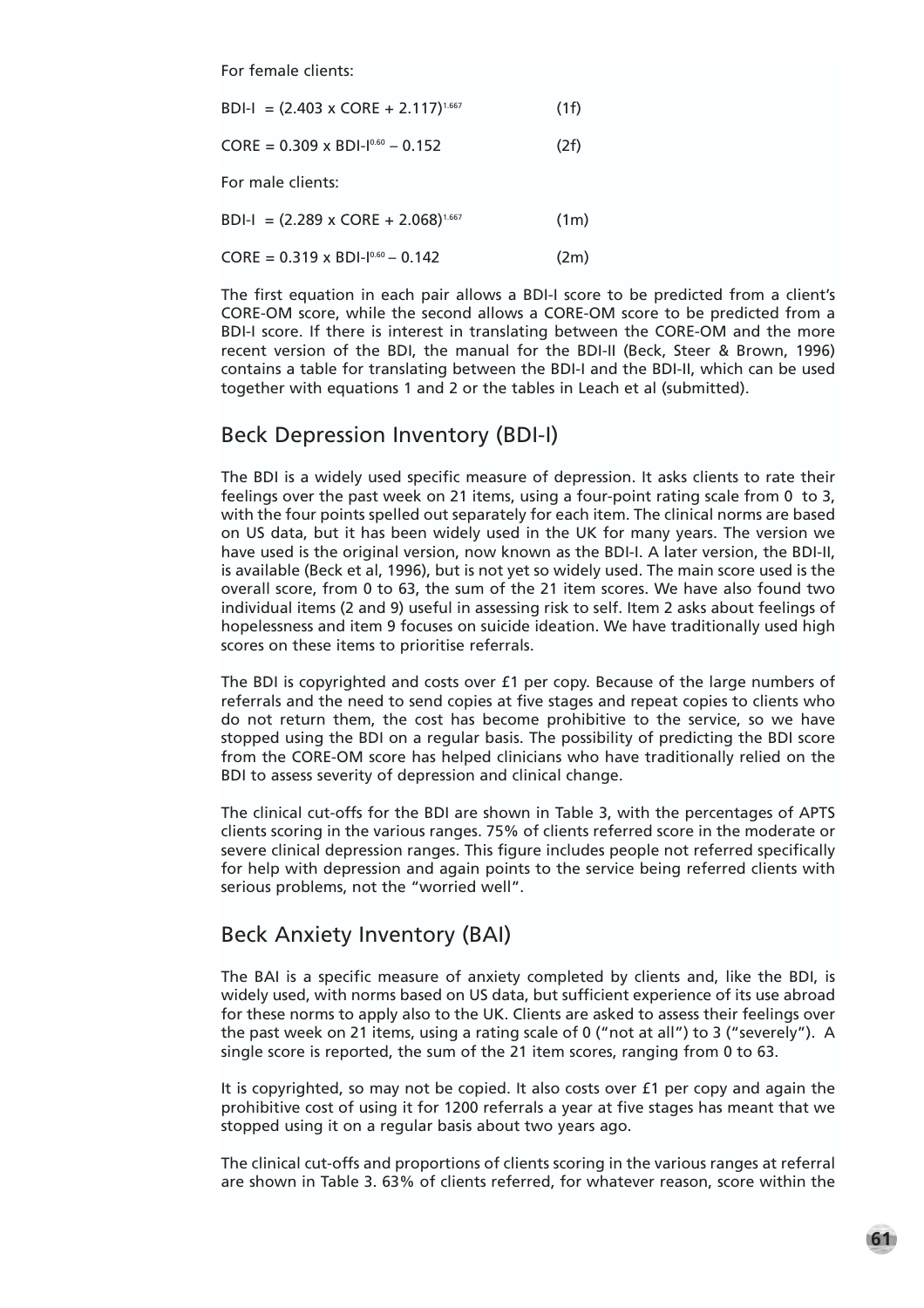Table 3. Clinical cut-offs for the BDI-I, BAI and DES-II and proportions of APTS clients scoring in the various ranges at referral (BDI & BAI) or assessment (DES-II)

| Measure                                                        |                                                | Clinical Cut-offs                     | Percentage of Clients    |  |
|----------------------------------------------------------------|------------------------------------------------|---------------------------------------|--------------------------|--|
| <b>Beck Depression</b><br>Inventory (BDI)<br>$(n = 3978)$      | $30 - 63$<br>$17 - 29$<br>$10 - 16$<br>$0 - 9$ | Severe<br>Moderate<br>Mild<br>Minimal | 36%<br>39%<br>16%<br>9%  |  |
| <b>Beck Anxiety</b><br>Inventory (BAI)<br>$(n = 1460)$         | $26 - 63$<br>$16 - 25$<br>$8 - 15$<br>$0 - 7$  | Severe<br>Moderate<br>Mild<br>Minimal | 35%<br>28%<br>23%<br>13% |  |
| <b>Dissociative</b><br><b>Experiences Scale</b><br>$(n = 513)$ |                                                |                                       |                          |  |
| DES II                                                         | 30-100<br>$0 - 29$                             | clinical range<br>non-clinical        | 15%<br>85%               |  |
| <b>DES Taxon</b>                                               | 20-100<br>$0 - 19$                             | clinical range<br>non-clinical        | 16%<br>84%               |  |

"moderate" or "severe" anxiety ranges. A large proportion of clients referred score within the clinical ranges for both depression and anxiety, with the correlation between the BDI-I and the BAI being high ( $r = 0.60$ ). Such co-morbidity is typical of NHS psychological therapies services.

#### Dissociative Experiences Scale

The Dissociative Experiences Scale assesses level of dissociative experience by asking clients to state what percentage of time they have particular experiences. We began using the full DES-II at assessment at the request of clinicians in one of the sites who were seeing increasing numbers of clients who experience serious dissociation. Dissociation is a significant factor in assessing suitability for therapy and type of psychological therapy indicated. On the full scale of 28 items, some of the experiences are common to most people some of the time, such as not remembering what has happened for part of a trip by car or bus. Others, such as finding yourself in a place and having no idea how you have got there, are rarely experienced by people without severe dissociative problems. The full scale (DES-II) gives a score from 0 to 100, the average of the scores for the 28 items. The DES-Taxon consists of eight rarer experiences. It therefore discriminates better between those who dissociate and those who do not. Again scores are averaged to give a score between 0 and 100. The clinical cut-off for the full DES-II is 30 and for the DES-Taxon it is 20. We used the full version initially because of concerns that using just the eight DES-Taxon items might worry clients. However, our experience so far is that those clients who do dissociate are quite prepared to fill in a shorter form based on the DES-Taxon items, and those who do not are happy to tick no to all the questions. For this reason, we have discontinued using the full version and now rely on just the eight-item DES-Taxon scale. Clients now complete this across the service at the assessment stage only.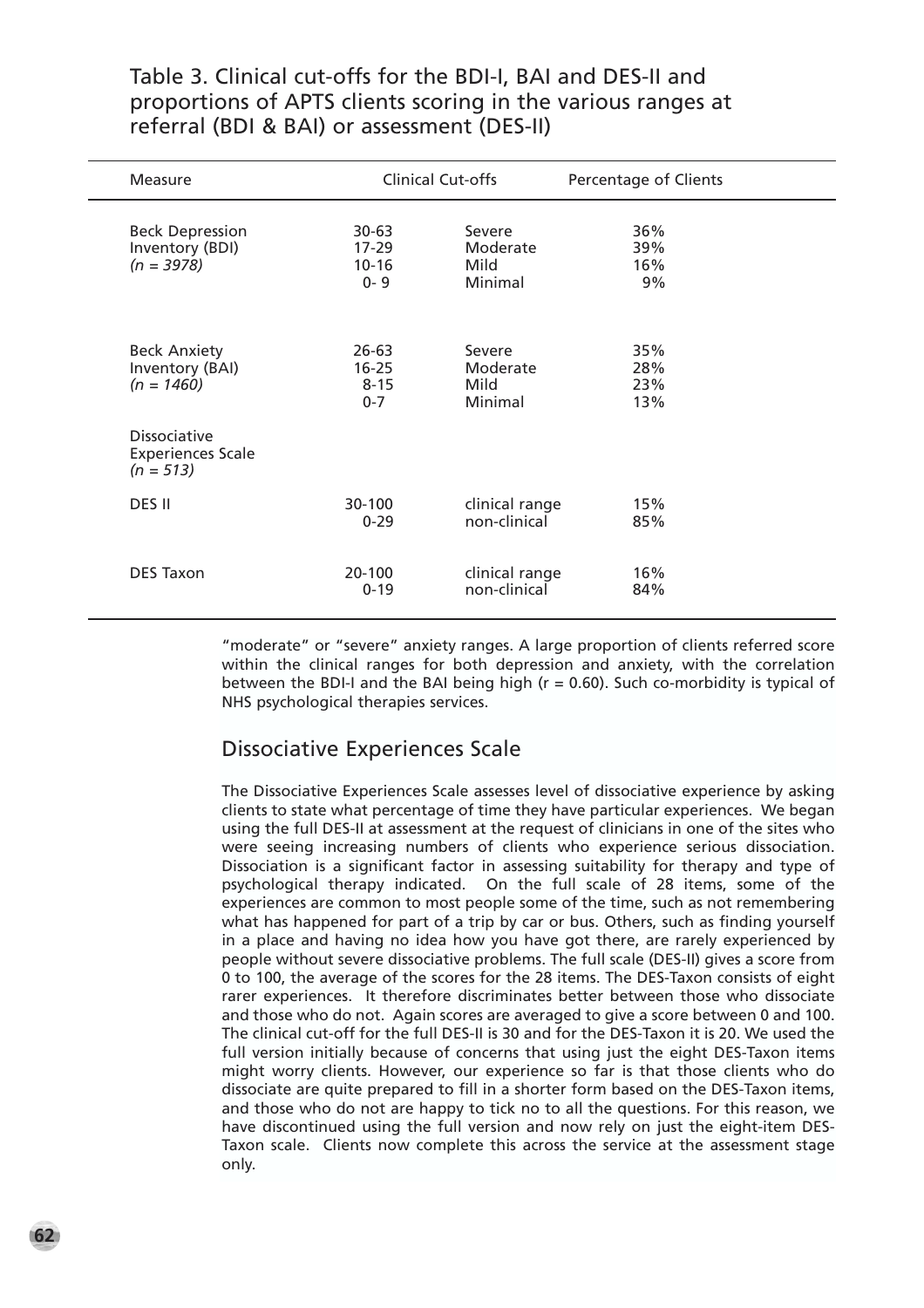Table 3 shows that 15% of APTS clients score above the clinical cut-off for the full DES-II, while 16% score above the cut-off for the DES-Taxon. Figure 4 is a box plot of the distribution of DES-Taxon scores, which shows most clients scoring well below the clinical cut-off of 20.

The DES-II and its Taxon subscale is not copyrighted, so may be used freely in the NHS and other setting

#### Inventory of Interpersonal Problems (IIP-32)

The IIP-32 is a short form developed in the UK (Barkham et al., 1996) of the much longer 127 item IIP scale originated in the US (Horowitz, Rosenberg, Baer, Ureno, & Villasenor, 1988). Two major theoretical approaches underpin common uses of the IIP. The first is the factor analytic approach embedded in the development of the short version, which posits eight factors underlying personal problems. These eight factors are the eight separate subscales of the IIP-32, which have been grouped into four bipolar factors by Barkham, Hardy & Startup (1994). The four bipolar factors were identified as problems relating to competition (hard to be assertive vs. too aggressive), socialising (hard to be sociable vs. too open), nurturance (hard to be supportive vs. too caring), and independence (hard to be involved vs. too dependent). The second theoretical approach is based on Leary's (1957) interpersonal circle and results in a more complex circumplex scale (see, for example, Alden, Wiggins & Pincus, 1990). Our use of the IIP has followed the factor analytic model. We started using it in the service at the request of clinicians following psychodynamic psychotherapy treatment models, who wanted a measure that would tap interpersonal problems.

The IIP-32 has 32 items on two sides of A4. 19 items are phrased "It is hard for me to …" (e.g., "join in groups", "be assertive with another person"), while the remaining items are phrased "too much", such as "I fight with other people too much" and "I open up to people too much". Each item is rated by the client on a five-point scale from "not at all"(0) to "extremely" (4). An overall score is obtained as the average of all 32 item scores, giving a score from 0 to 4. In addition, eight sub-scale scores are derived to reflect difficulties in the four bipolar factors. No normative data are available, so Table 4 gives the highest scoring percentiles of APTS clients at referral, which will allow high scorers to be noted. For example, only 5% of clients score 2.62 or above on the full scale, but 25% of clients score 2 or above.

Fig 4. Box plot of scores on the Dissociative Experiences Scale (DES-Taxon) for 512 clients at assessment. The dotted line indicates the clinical cut-off

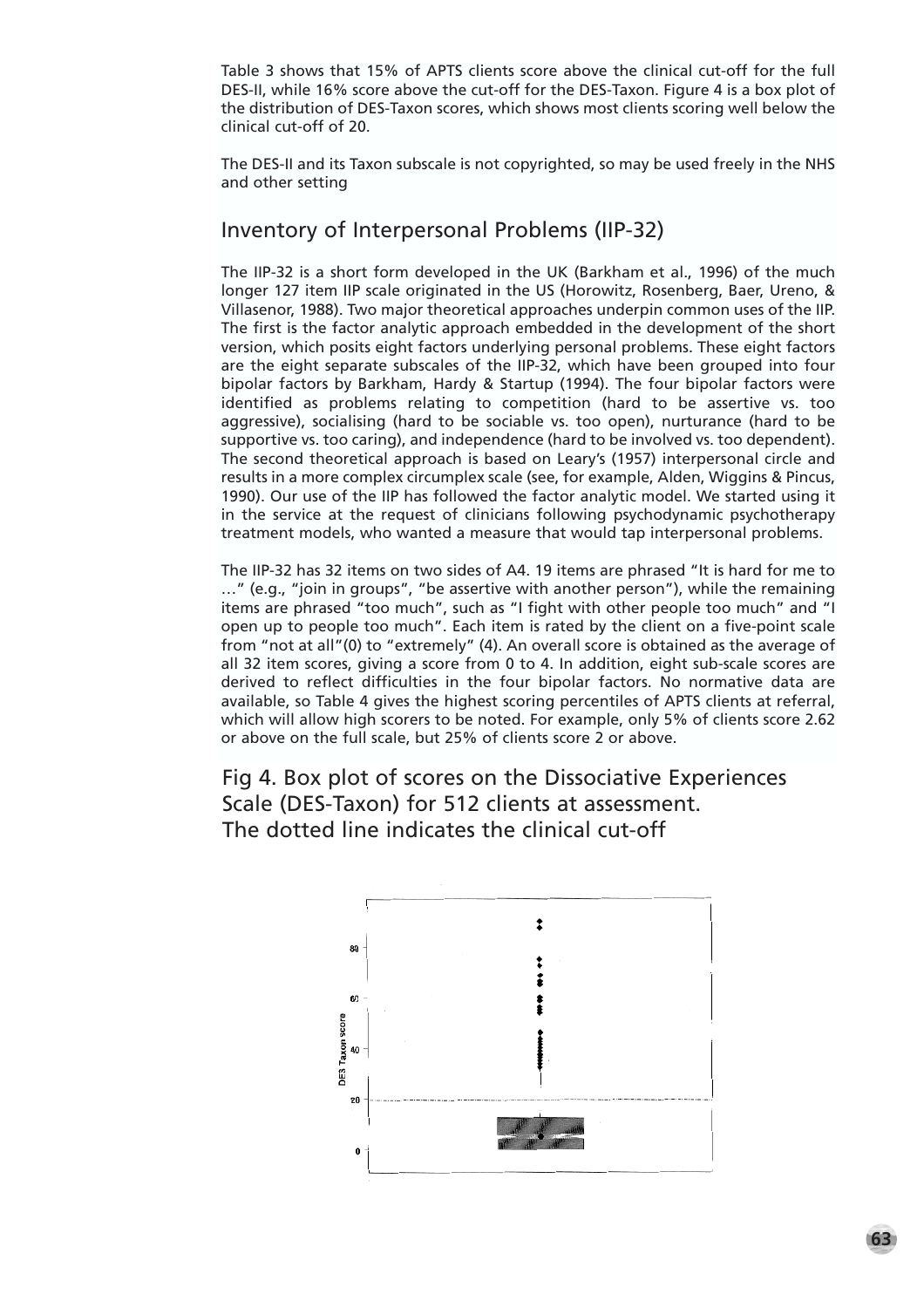## Table 4. Percentages of clients scoring in various ranges for the Inventory of Interpersonal Problems (IIP-32)

| Measure                                | Percentage of Clients                                                        |
|----------------------------------------|------------------------------------------------------------------------------|
| <b>IIP Total Score</b><br>$(n = 2555)$ | 5% score 2.62 or above<br>10% score 2.40 or above<br>25% score 2.00 or above |
| <b>IIP Subscales</b>                   |                                                                              |
| 1. Hard to be Sociable                 | 5% score 4.00<br>10% score 3.50 or above<br>25% score 2.75 or above          |
| 2. Hard to be Assertive                | 5% score 3.75 or above<br>10% score 3.25 or above<br>25% score 2.75 or above |
| 3. Too Aggressive                      | 5% score 3.75 or above<br>10% score 3.25 or above<br>25% score 2.50 or above |
| 4. Too Open                            | 5% score 3.25 or above<br>10% score 2.75 or above<br>25% score 2.00 or above |
| 5. Too Caring                          | 5% score 3.50 or above<br>10% score 3.00 or above<br>25% score 2.50 or above |
| 6. Hard to be Supportive               | 5% score 3.00 or above<br>10% score 2.75 or above<br>25% score 1.75 or above |
| 7. Hard to be Involved                 | 5% score 3.75 or above<br>0% score 3.25 or above<br>25% score 2.25 or above  |
| 8. Too Dependent                       | 5% score 3.25 or above<br>10% score 3.00 or above<br>25% score 2.25 or above |

The IIP-32 is not copyrighted, so can be freely used in NHS settings. It correlates reasonably well with the CORE-OM ( $r = 0.62$ ) and the BDI-I ( $r = 0.63$ ), and moderately with the BAI ( $r = 0.43$ ) and the DES-II ( $r = 0.48$ ).

# Discussion

We have described five measures used routinely to evaluate our psychological therapies service. Some measures, such as the CORE-OM, are used at all stages, whilst others, such as the DES-Taxon are used only at assessment. In selecting the measures we have taken into account the need for reliable and valid measures of change and the views of therapists that have led to the introduction of the IIP-32 and the DES-Taxon. We have also taken into account cost which has led us to use the CORE-OM as the main outcome measure, and abandon use of the BDI and BAI. The CORE-OM is a general measure of psychological problems whilst the BDI, BAI, DES and IIP measure more specific problems and aspects of functioning. It could be argued that the CORE-OM is therefore the best measure for the routine service evaluation and the other more specific measures could be used for more specific purposes. For example the BAI may be appropriate to evaluate anxiety management groups.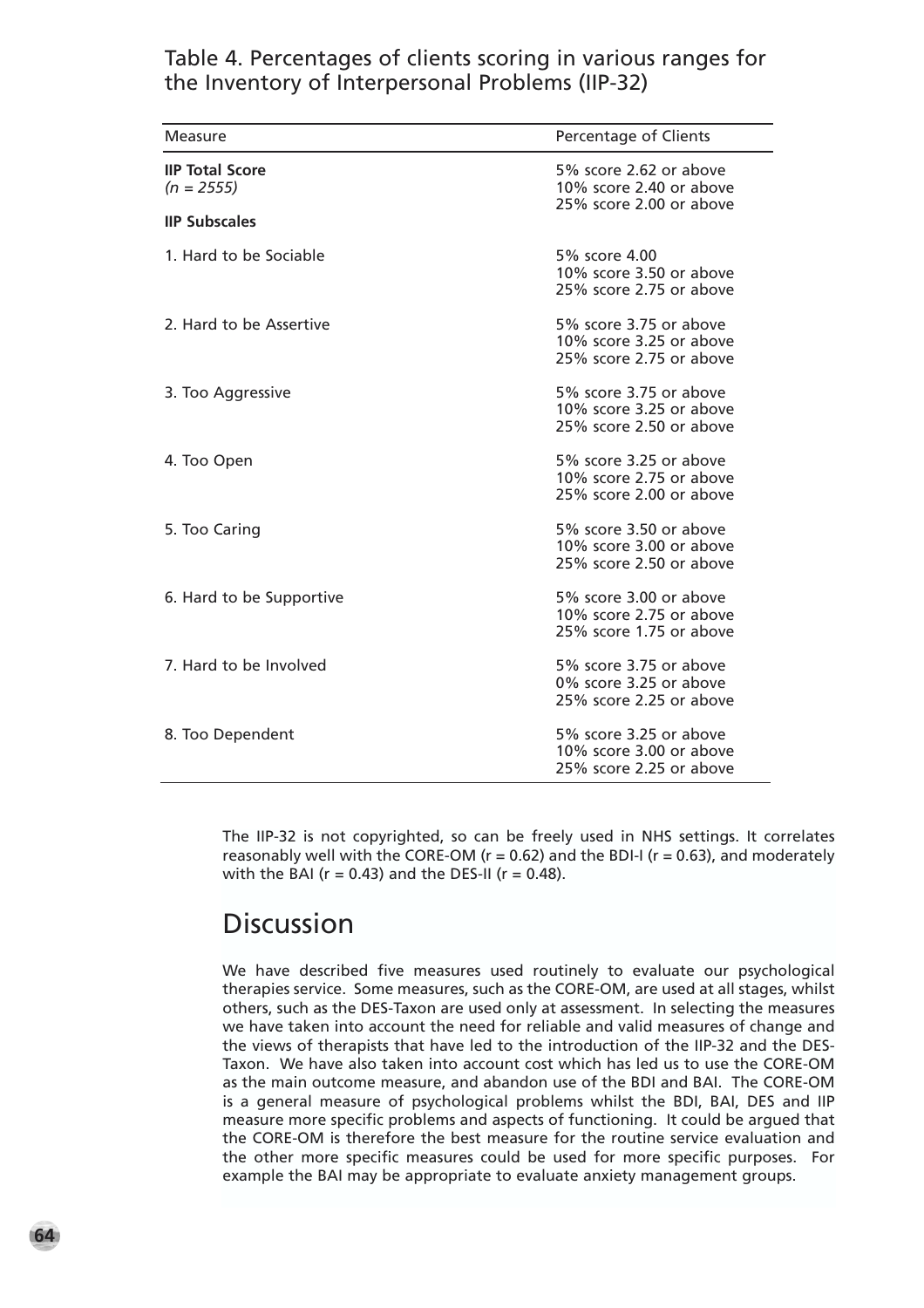We now only use the CORE-OM at the referral stage because of concerns about asking clients to complete too many questionnaires at a time when they are not in direct contact with clinicians. It is possible clients may become distressed when completing questionnaires that raise issues for them and this can be addressed when the client has access to a therapist. The abandonment of the BDI and the use of the CORE-OM as the main outcome measure are further supported by our ability to reliably convert CORE-OM scores to BDI scores.

In order to inform assessment and reflective practice clinicians must feel part of the process and find the information understandable, interesting and helpful. There is a danger it is seen as merely an administrative exercise, an add-on to an already difficult role with little relevance to the service and clients needs. They require feedback in a form that is readily understood and information on the nature of the measures and the meaning of scores. Regarding reflective practice, when the outcome data has been fed back to clinicians, a number of further questions become apparent. For example, in Figure 3, one wonders about the characteristics of clients who significantly improve or significantly deteriorate and reasons for this change. If they deteriorate, is it due to the therapy or outside factors? When we look at the number of sessions provided, the question often raised is why are some clients seen for longer-term therapy and how is the decision made? Why do some clients opt out of the service? This has led to further off- shoot projects examining some of these questions. The use of measures to enhance assessment and evaluate clinical outcome should therefore be seen as part of a wider process of reflective practice.

The use of the measures described in this paper therefore has a number of aims in addition to service evaluation. They provide information on clinical outcome for the service as a whole, they provide information to inform the initial assessment, including risk and suitability for different forms of therapy, and they are fed back to clinicians to enhance reflective practice.

# References

Alden, L.E., Wiggins, J.S., & Pincus, A.L. 1990. Construction of circumplex scales for the Inventory of Interpersonal Problems. Journal of Personality Assessment 55: 521-536.

Barkham, M., Hardy, G. E.., & Startup, M. 1994. The structure, validity, and clinical relevance of the Inventory of Interpersonal Problems. British Journal of Medical Psychology 67: 171-185.

Barkham, M., Hardy, G. E.., & Startup, M. 1996. The development of the IIP-32: A short version of the Inventory of Interpersonal Problems. British Journal of Clinical Psychology 35: 21-35.

Barkham, M., Margison, F., Leach, C., Lucock, M., Benson, E., Mellor-Clark, J., Evans, C., Connell, J., Audin, K., & McGrath, G. 2001. Service profiling and outcomes benchmarking using the CORE-OM: Towards practice-based evidence in the psychological therapies. Journal of Consulting and Clinical Psychology 69: 184-196.

Beck, A. T., Epstein, N., Brown, G., & Steer, R. A. 1988. An inventory for measuring clinical anxiety: Psychometric properties. Journal of Consulting and Clinical Psychology 56: 893-897.

Beck, A.T., Steer, R.A., & Brown, G.K. 1996. Manual for the Beck Depression Inventory – Second Edition (BDI-II). San Antonio, TX, The Psychological Corporation.

Beck, A. T., Ward, C. H., Mendelson, M., Mock, J., & Erbaugh, J. 1961. An inventory for measuring depression. Archives of General Psychiatry 4: 561-571.